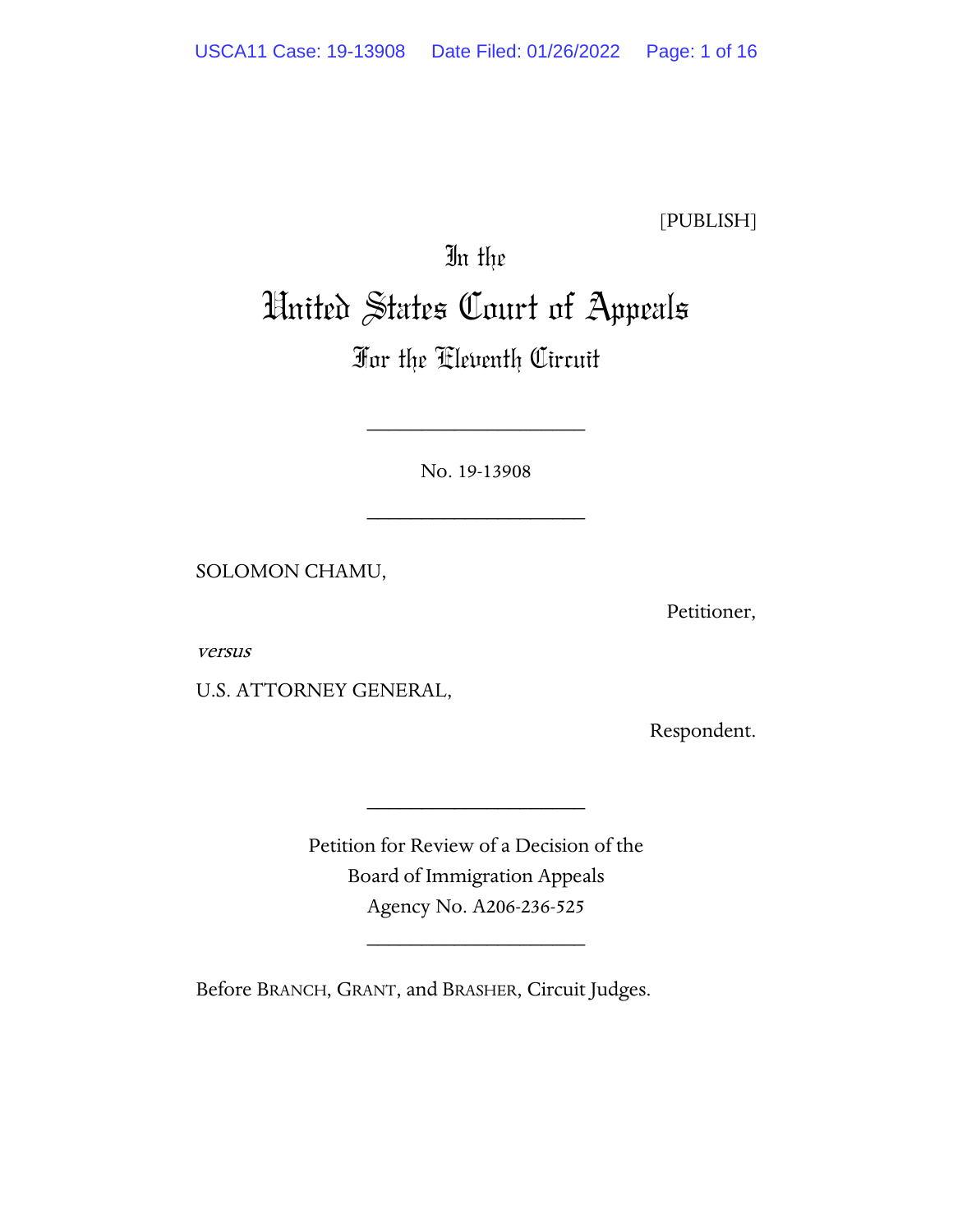GRANT, Circuit Judge:

Mexican national Solomon Chamu entered the United States without inspection and subsequently committed several crimes. When the government eventually placed him in removal proceedings, he applied for cancellation of removal—a form of discretionary relief that allows otherwise removable persons a chance to stay in the country. But that limited relief is unavailable to anyone convicted of an offense "relating to a controlled substance" as defined by federal law.  $8 \text{ U.S.C. } \S \S 1229b(b)(1)(C)$ ,  $1182(a)(2)(A)(i)(II)$ ,  $1227(a)(2)(B)(i)$ . And one of the offenses that Chamu had committed was cocaine possession under Florida law.

Chamu argues that his conviction does not bar cancellation because Florida's cocaine possession statute covers more conduct than its federal counterpart and is therefore not "related to" a federally controlled substance. He offers two reasons this is true: first, the state's definition of cocaine extends to substances not prohibited under federal law, and second, Florida's possession law does not require knowledge that the substance is illegal. We disagree. Because Chamu has not met his burden of showing that Florida's cocaine statute covers more substances than the federal statute, his conviction prevents cancellation of removal.

#### I.

Chamu was born in Mexico and entered the United States without inspection in 1990. Thirteen years later, he was arrested for and pleaded guilty to cocaine possession under Florida Statute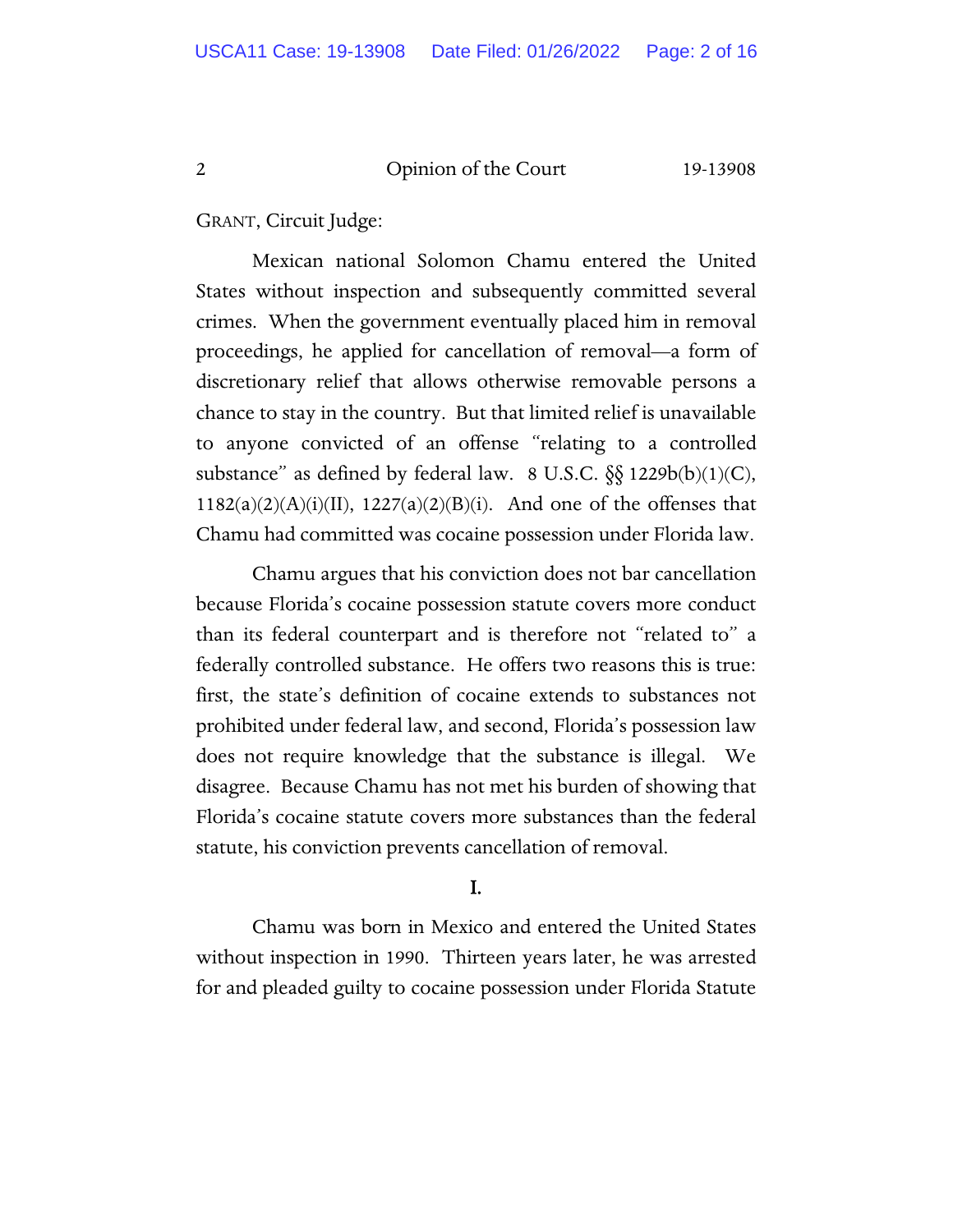$\S$  893.13(6)(a). And fourteen years after that, he was ordered to appear in a removal proceeding. See 8 U.S.C.  $\S$  1182(a)(6)(A)(i). Chamu conceded that removal was proper. But he also applied for cancellation of his removal, alleging that his mother and children would suffer exceptional hardship if it were carried out.

Cancellation is a form of discretionary relief allowing certain immigrants who are otherwise removable, but who also have an exceptional reason to remain in the United States, to do so. See 8 U.S.C. § 1229b(b). Good behavior is an essential prerequisite to this relief. One limitation is for drug crimes; cancellation is unavailable for those who have been convicted of a state offense "relating to a controlled substance (as defined in section 802 of title 21)" of the United States Code. 8 U.S.C.  $\S$ § 1229b(b)(1)(C), 1182(a)(2)(A)(i)(II), 1227(a)(2)(B)(i). Section 802, in turn, defines "controlled substance" as any substance included in one of five federal controlled substance schedules. 21 U.S.C. § 802(6). A conviction of an offense "relating to" one of those controlled substances makes an alien ineligible for cancellation of removal. *See* 8 U.S.C.  $\S$  1229b(b)(1)(C).

Recognizing that his Florida cocaine possession conviction would pose a problem for his cancellation request, Chamu attempted to have it vacated in state court while his application was pending before an immigration judge. After that strategy predictably failed, Chamu shifted his approach, arguing that the Florida statute was too broad to bar his cancellation request because Florida considers some substances to be cocaine that the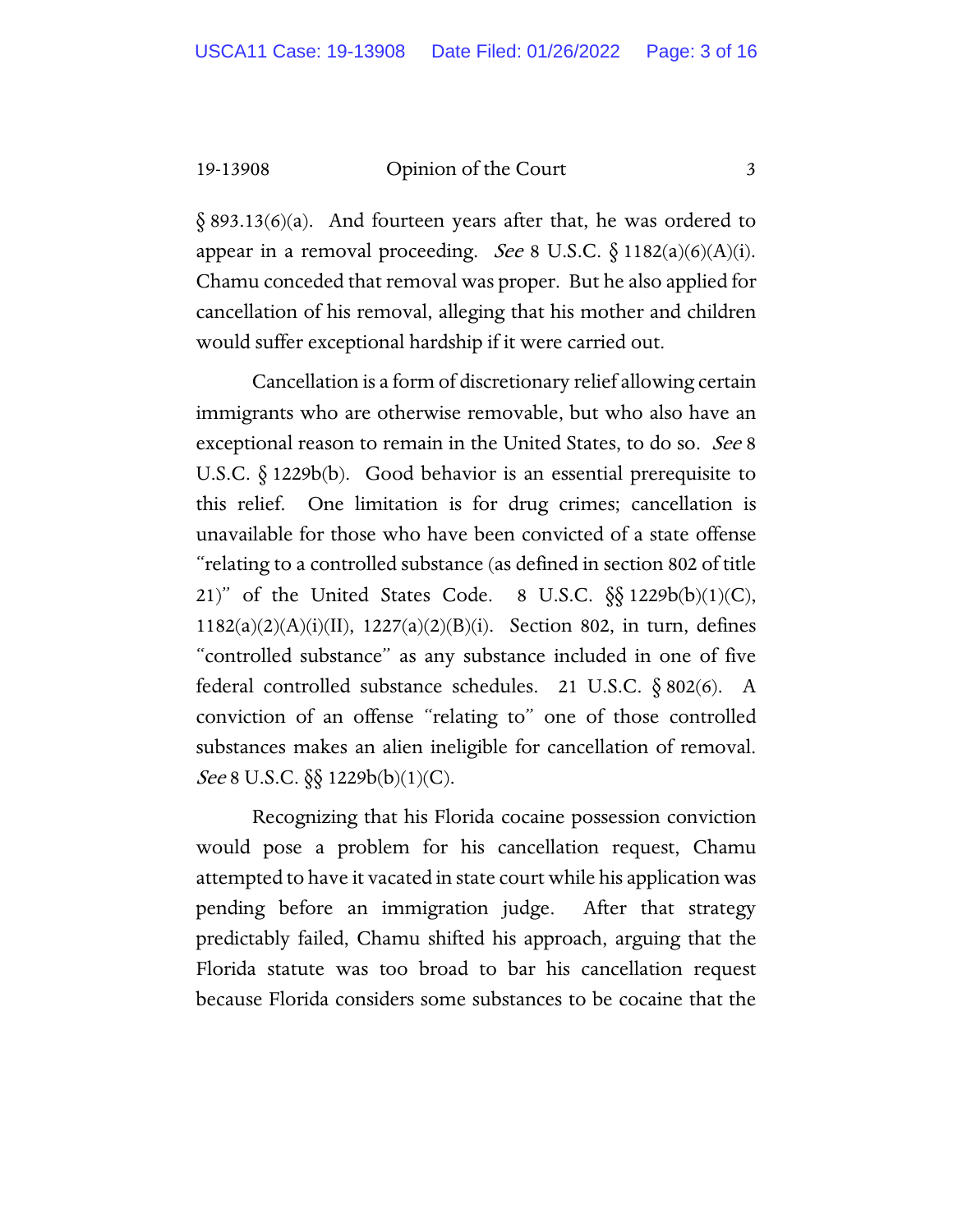federal government does not. He also claimed that the Florida statute was too broad because it covered more states of mind than its federal counterpart—that is, the Florida possession statute alone presumes that a defendant knows a possessed substance is illegal, whereas federal law requires proof of knowledge. The immigration judge rejected Chamu's contentions and found him ineligible for cancellation.

With a declaration from a chemistry expert in hand, Chamu repeated his overbreadth argument in front of the Board of Immigration Appeals, placing particular weight on the textual differences between the state and federal statutory definitions of cocaine. He also repeated his mens rea argument.

The Board dismissed Chamu's appeal. It accepted for the sake of argument that his expert's declaration was accurate, and thus that the Florida and federal definitions of cocaine weren't a perfect match. But it concluded that the mismatch made no difference. To prevail, Chamu needed to show "a realistic probability, not a theoretical possibility," that the Florida statute covered more than its federal counterpart. See Gonzales v. Duenas-Alvarez, 549 U.S. 183, 193 (2007). And while Chamu might have shown a theoretical difference in statutory scope, the Board concluded that he had not shown a realistic probability that the Florida statute would be enforced more broadly. The Board also concluded that the federal statutes at issue contained no mens rea requirement. Chamu petitions for review of the Board's decision.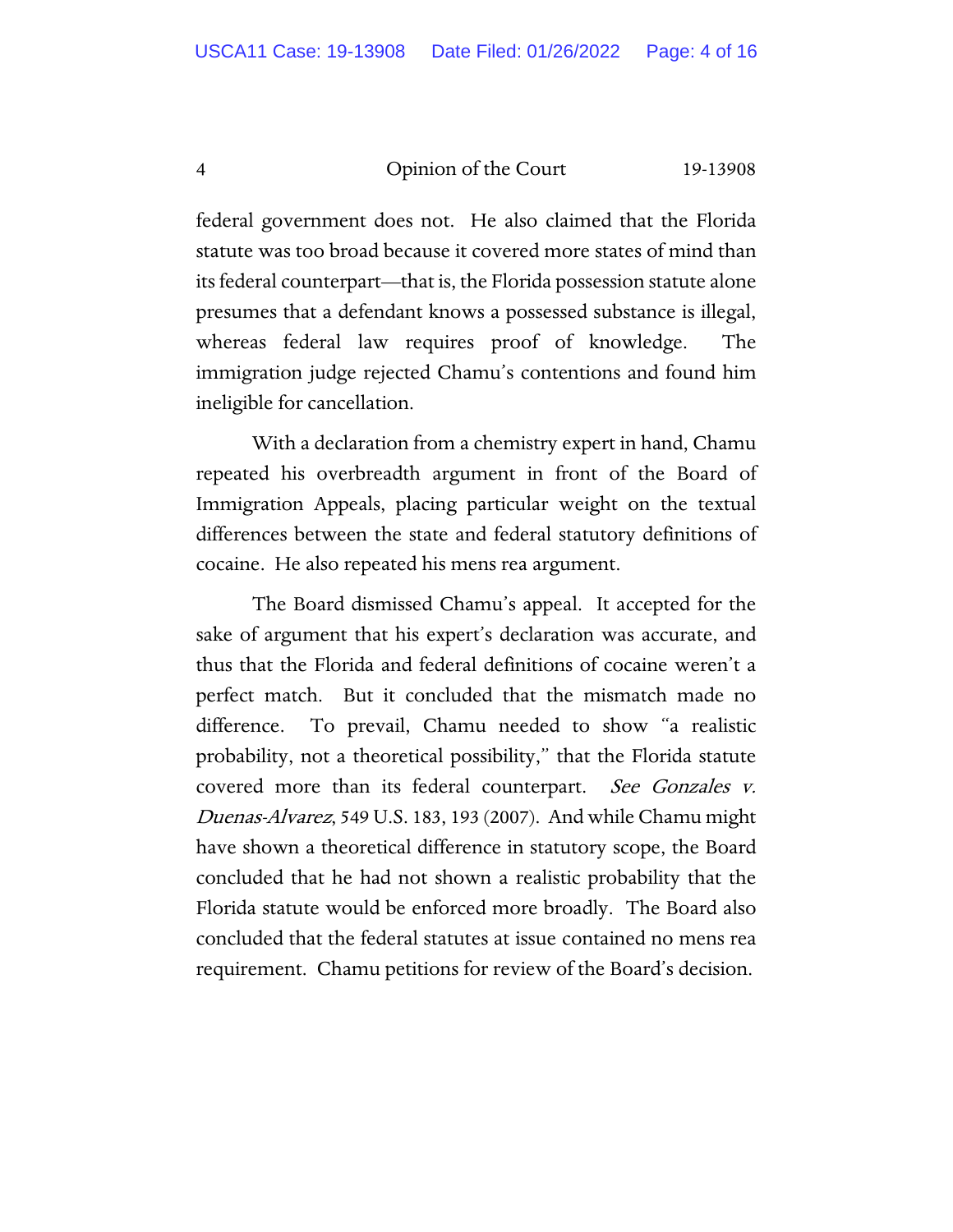#### II.

We review questions of law raised in a petition for review of a Board of Immigration Appeals decision de novo. 8 U.S.C.  $\S$  1252(a)(2)(D); *Choizilme v. U.S. Att'y Gen.*, 886 F.3d 1016, 1022 (11th Cir. 2018). But we review the Board's findings of fact for substantial evidence, meaning that we must affirm the Board's findings if they are "supported by reasonable, substantial, and probative evidence on the record considered as a whole." Kazemzadeh v. U.S. Att'y Gen., 577 F.3d 1341, 1351 (11th Cir. 2009) (quotation omitted). We consider only issues the Board actually reached, and because the Board did not expressly adopt the immigration judge's decision or rely on its reasoning, we review only the Board's decision. See Gonzalez v. U.S. Att'y Gen., 820 F.3d 399, 403 (11th Cir. 2016).

#### III.

Chamu is ineligible for cancellation if he has been convicted of an offense relating to a controlled substance banned under federal law. *See* 8 U.S.C.  $\S_{8}$  1229b(b)(1)(C), 1182(a)(2)(A)(i)(II),  $1227(a)(2)(B)(i)$ . He admits that in 2003 he was convicted of a violation of Florida's cocaine possession statute. See Fla. Stat.  $\S$  893.13(6)(a). The only path open to him, then, is to show that his conviction was not for an offense "relating to a controlled substance" as federally defined.

We apply the categorical approach in comparing the Florida and federal offenses. That means we do not consider the facts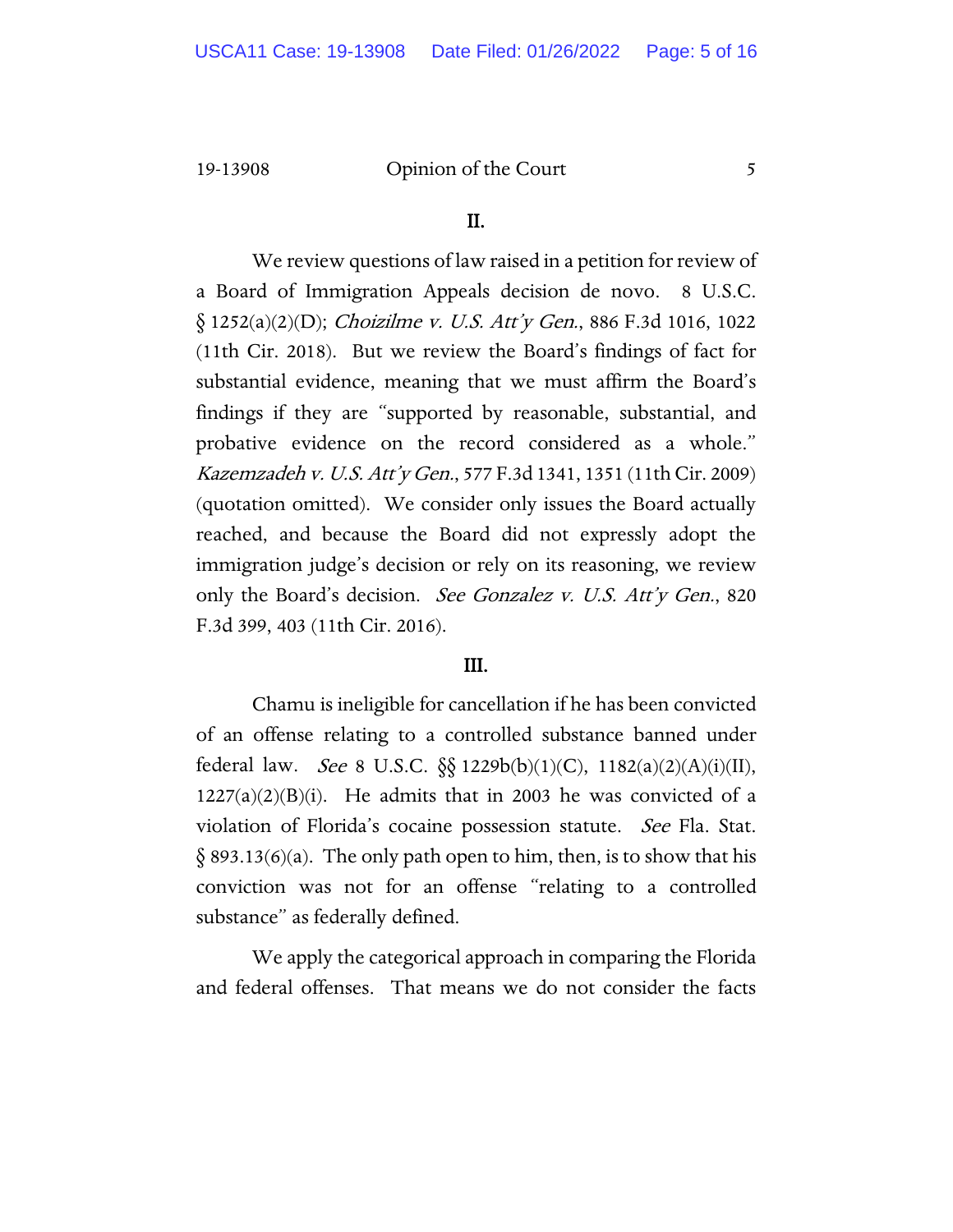specific to Chamu's conviction. See Kawashima v. Holder, 565 U.S. 478, 483 (2012). Instead, we look "to the statute defining the crime of conviction" to decide whether convictions under the state statute "necessarily entail" the conduct that triggers federal immigration consequences. *Id.*; Shular v. United States, 140 S. Ct. 779, 784 (2020) (quotation omitted). If a conviction under the Florida cocaine possession statute always relates to a federally controlled substance—that is, if the substances proscribed by the Florida law are all federally controlled substances—then the state conviction triggers immigration consequences. Cf. Kawashima, 565 U.S. at 483–85.

Chamu argues that Florida's cocaine possession statute fails this test in two ways. First, it defines cocaine too broadly; and second, it presumes that the possessor knows that a possessed substance is illegal. Both arguments fall short.<sup>[1](#page-5-0)</sup>

<span id="page-5-0"></span><sup>1</sup> The government argues that our precedent requires us to reject Chamu's petition without reaching the merits because we previously stated in Guillen v. U.S. Attorney General that "convictions for possession of cocaine relate to a controlled substance as defined by federal law." 910 F.3d 1174, 1179 (11th Cir. 2018). But this argument misreads *Guillen*. There, we held that Florida Statute  $\S 893.13(6)(a)$ —the statute under which Chamu was convicted—was divisible as to the identity of a controlled substance; in other words, we explained that "the identity of the substance possessed is an element of possession." *Id.* at 1182. This case presents an entirely different question: whether "cocaine" as defined by Florida law fits entirely within the federal definition of cocaine. Our application of the categorical approach in resolving that question here is consistent with *Guillen* and does not affect our holding in that case.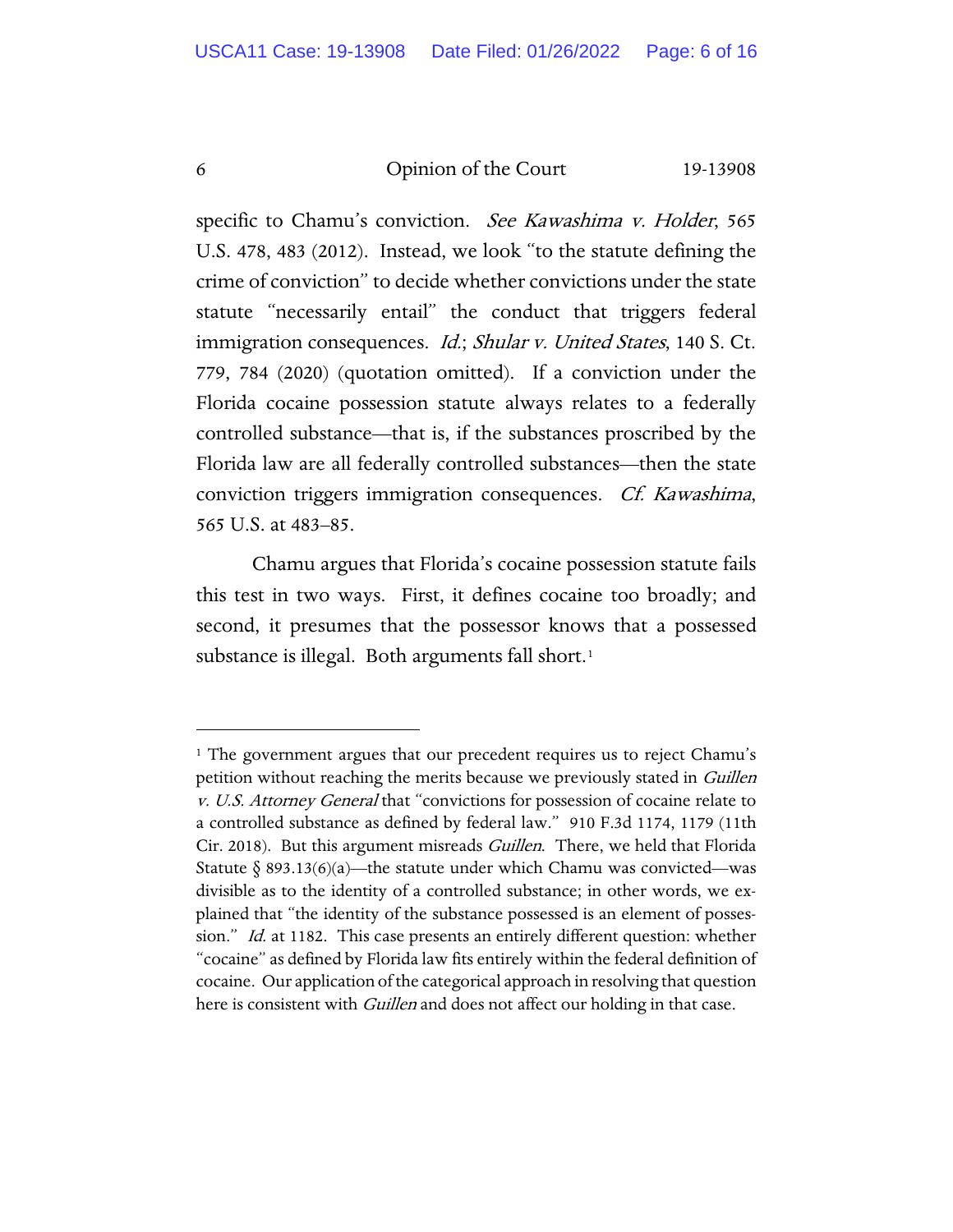#### A.

We begin with the definition of cocaine. Chamu's argument rests on the difference in statutory language between Florida's definition of cocaine and the federal definition. The crux of the matter is that the two statutes refer to different types of cocaine isomers. Isomers, as we will address in more detail later, are chemical compounds that share a formula but are differently structured. Florida's cocaine definition includes one subset of isomers: "any of [cocaine's] stereoisomers." Fla. Stat.  $\S$  893.03(2)(a)(4) (2003). The federal definition, at least on its face, describes another: cocaine's "optical and geometric isomers." 21 U.S.C.  $\delta$  812(c), Sched. II(a)(4) (2003).

The Supreme Court has made clear that litigants who contend that state statutes are broader than their federal analogues must come prepared. They cannot simply apply "legal imagination to a state statute's language" and hope to prevail. *Duenas-Alvarez*, 549 U.S. at 193. A relevant difference exists only when there is "a realistic probability, not a theoretical possibility," that the State would apply its statute to conduct that does not meet the federal standard. Id. The simplest way for an offender to show that realistic probability is to point to a case in which the state statute was used to prosecute such conduct. See id.

Chamu offers no sample prosecution here—but that is not the only way forward, at least in this Circuit. We explained in Ramos v. U.S. Attorney General that an offender need not produce a sample prosecution "when the statutory language itself, rather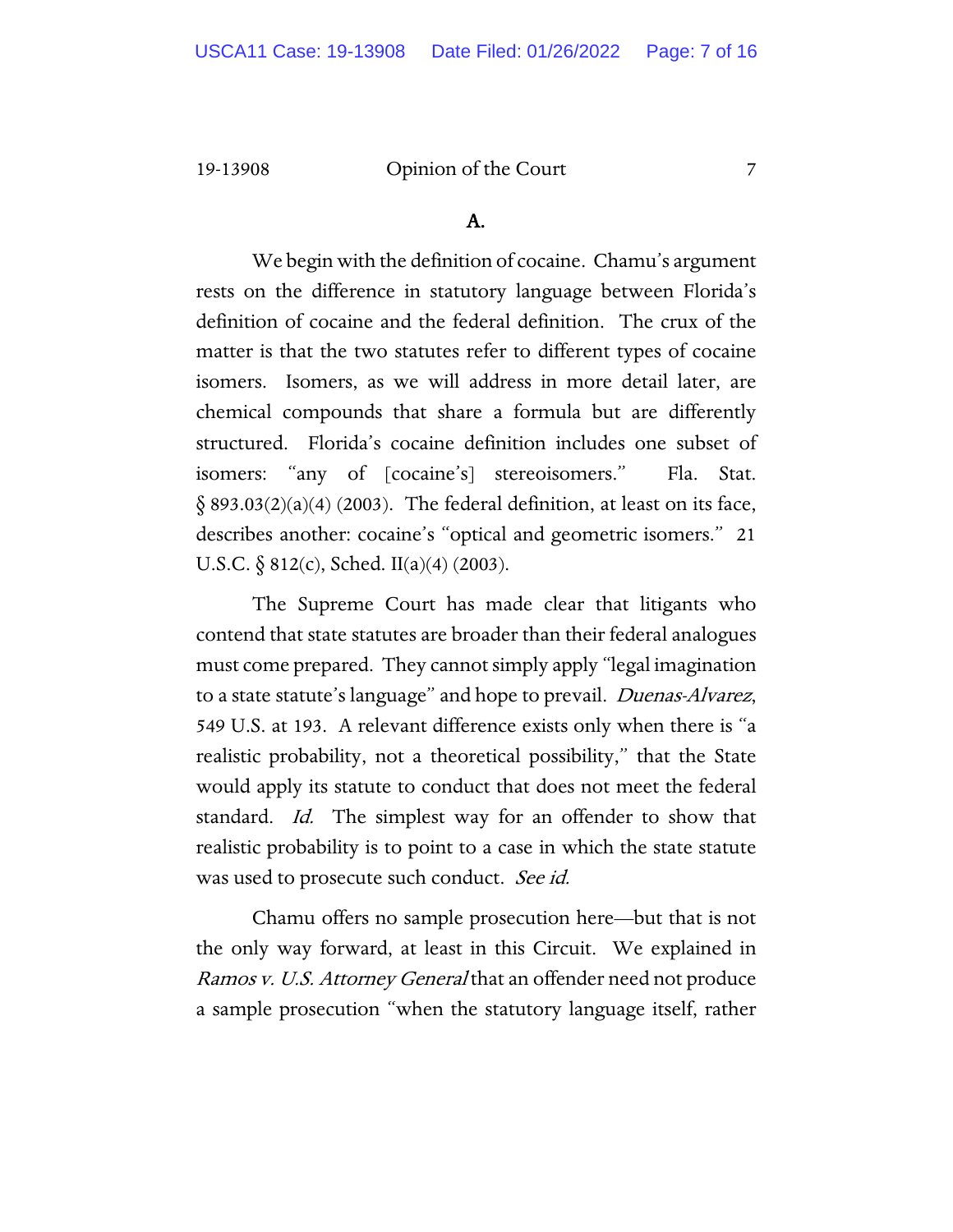than the application of legal imagination to that language, creates the realistic probability that a state would apply the statute to conduct beyond the generic definition." 709 F.3d 1066, 1072 (11th Cir. 2013) (quotations omitted). Ramos thus allows a litigant to use facially overbroad statutory text to meet the burden of showing the realistic probability that the state law covers more conduct than the federal. But it does not lift the burden entirely; a litigant still must show that any textual differences carry actual legal consequences. When state and federal statutes "do not diverge to any significant degree"—that is, when a state statute with "different terminology" is nonetheless "no broader than the federal standard"—no realistic probability of broader prosecution exists. Bourtzakis v. U.S. Att'y Gen., 940 F.3d 616, 624–25 (11th Cir. 2019). Different words alone are not enough.

Even so, Chamu rests his argument entirely on the facial inconsistencies between the federal and state cocaine statutes, attempting to persuade us that the obvious differences between the two are enough to carry his burden. The federal statute indeed omits a subcategory of cocaine isomers that the state statute does not. But that omission is meaningless if the subcategory is a null set—if so, the state statute covers exactly the same substances as the federal.

A closer look at the scientific terms found in the statutes helps explain how that is possible. To start, isomers are chemical compounds with "the same formula but a different arrangement of atoms in the molecule and different properties." New Oxford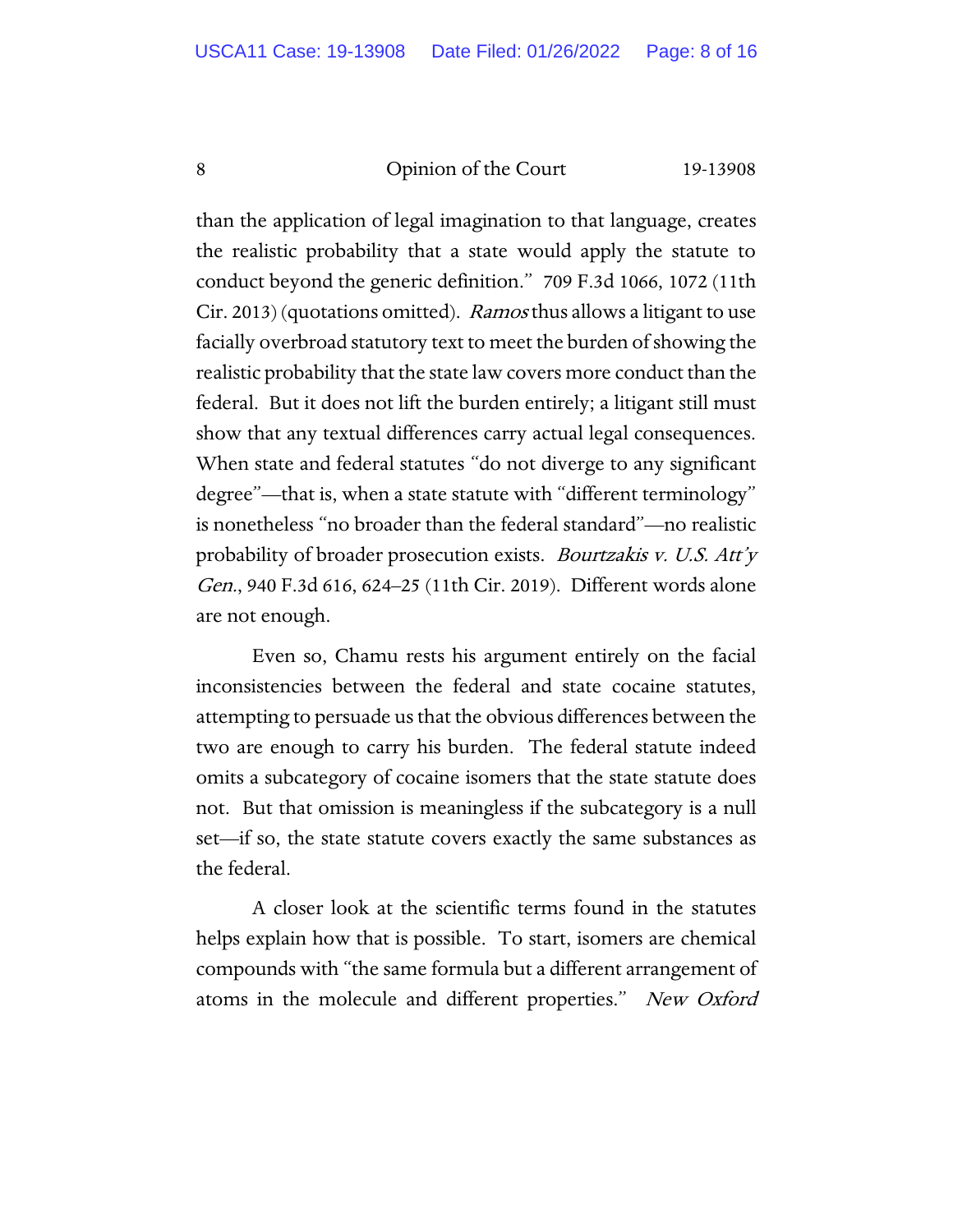American Dictionary 921 (3d ed. 2010). In other words, they are chemicals made from the same number and type of elements combined in different ways. Stereoisomers are one set of isomers, those that differ "only in the spatial arrangement of their atoms" all the atoms are linked in the same order, but each chemical's 3D shape is slightly different. *Id.* at 1709. Stereoisomers can be further divided into three categories: optical isomers, geometric isomers, and nongeometric diastereomers.[2](#page-8-0)

Florida's statutory definition of cocaine includes cocaine's stereoisomers, while the federal definition includes only two subsets of cocaine's stereoisomers—that is, optical isomers and geometric isomers (which are themselves a subset of diastereomers). *Compare* Fla. Stat.  $\frac{\delta}{\delta}$  893.03(2)(a)(4) (2003), with 21 U.S.C.  $\S 812(c)$ , Sched. II(a)(4) (2003). So, Chamu argues, some stereoisomers—nongeometric diastereomers—could conceivably be covered by Florida's definition but not the federal definition.

<span id="page-8-0"></span><sup>&</sup>lt;sup>2</sup> Stereoisomers, for what it is worth, are usually divided into two categories: optical isomers (also called enantiomers) and diastereomers. See John McMurry, Organic Chemistry 297, 302, 310 (7th ed. 2008). The diastereomer category can be subdivided further. Some diastereomers are also geometric isomers. See id. at 302, 310; L.G. Wade, Jr., Organic Chemistry 57–58 (4th ed. 1999). We use the catchall term "nongeometric diastereomers" to describe all other isomers that fit into the diastereomer category.

The terms "optical isomer" and "geometric isomer" are no longer as common as they once were, though they are still easily understood by chemists. See Wade, *Organic Chemistry*, at 221 (defining both terms in more modern language). We retain the statutory language here for the sake of clarity.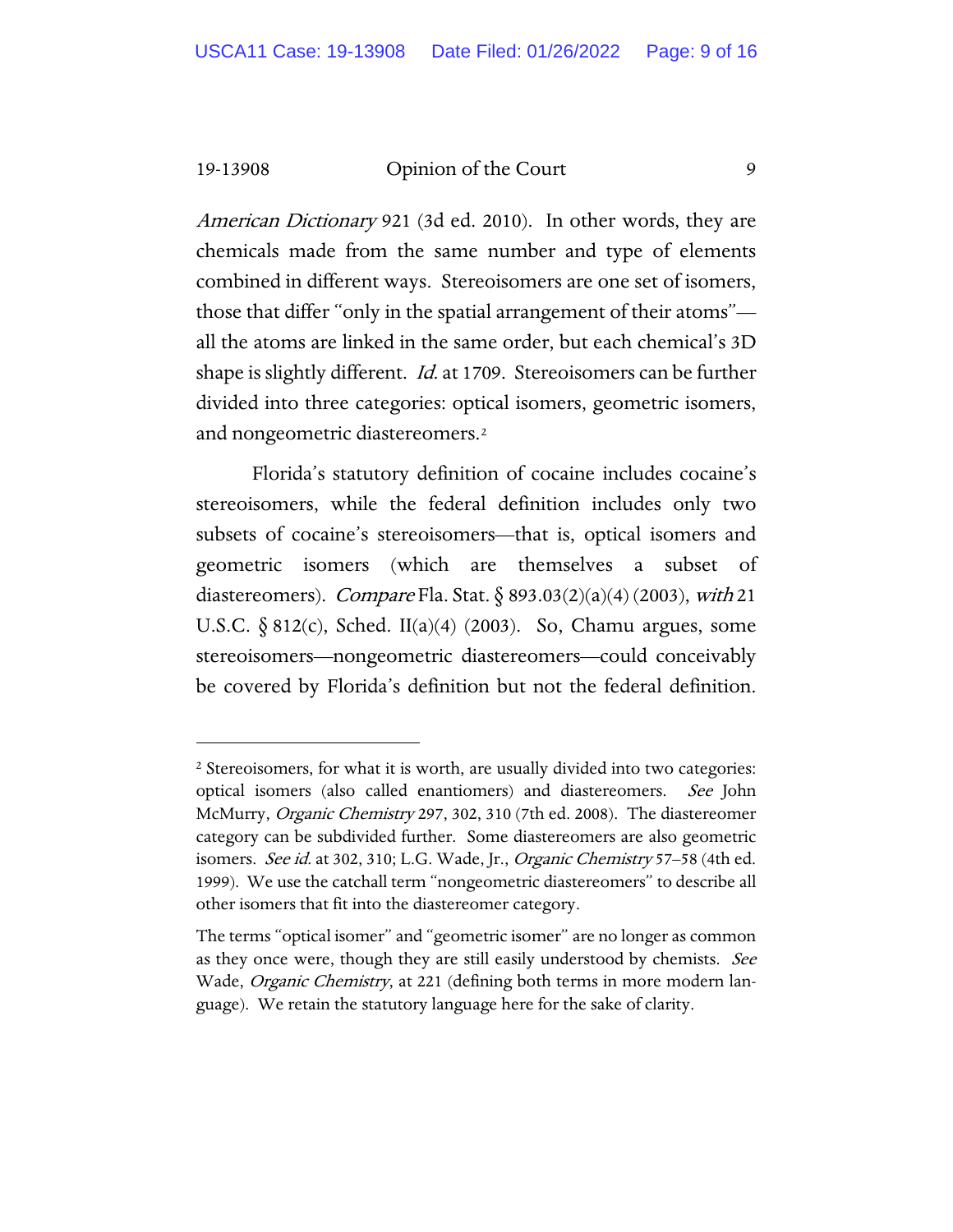The shaded portion of the diagram below illustrates the subset of stereoisomers in question.



Chamu's argument makes sense so far: stereoisomers include at least one chemical subset that is not listed in federal law—nongeometric diastereomers. The problem is that the argument goes no further. Even if some chemical compounds have nongeometric diastereomers, nothing in the record suggests that cocaine has any, let alone that they exist in the quantities required for an offender to be prosecuted for possessing them. If cocaine does not have a nongeometric diastereomer, then the two statutes cover exactly the same ground.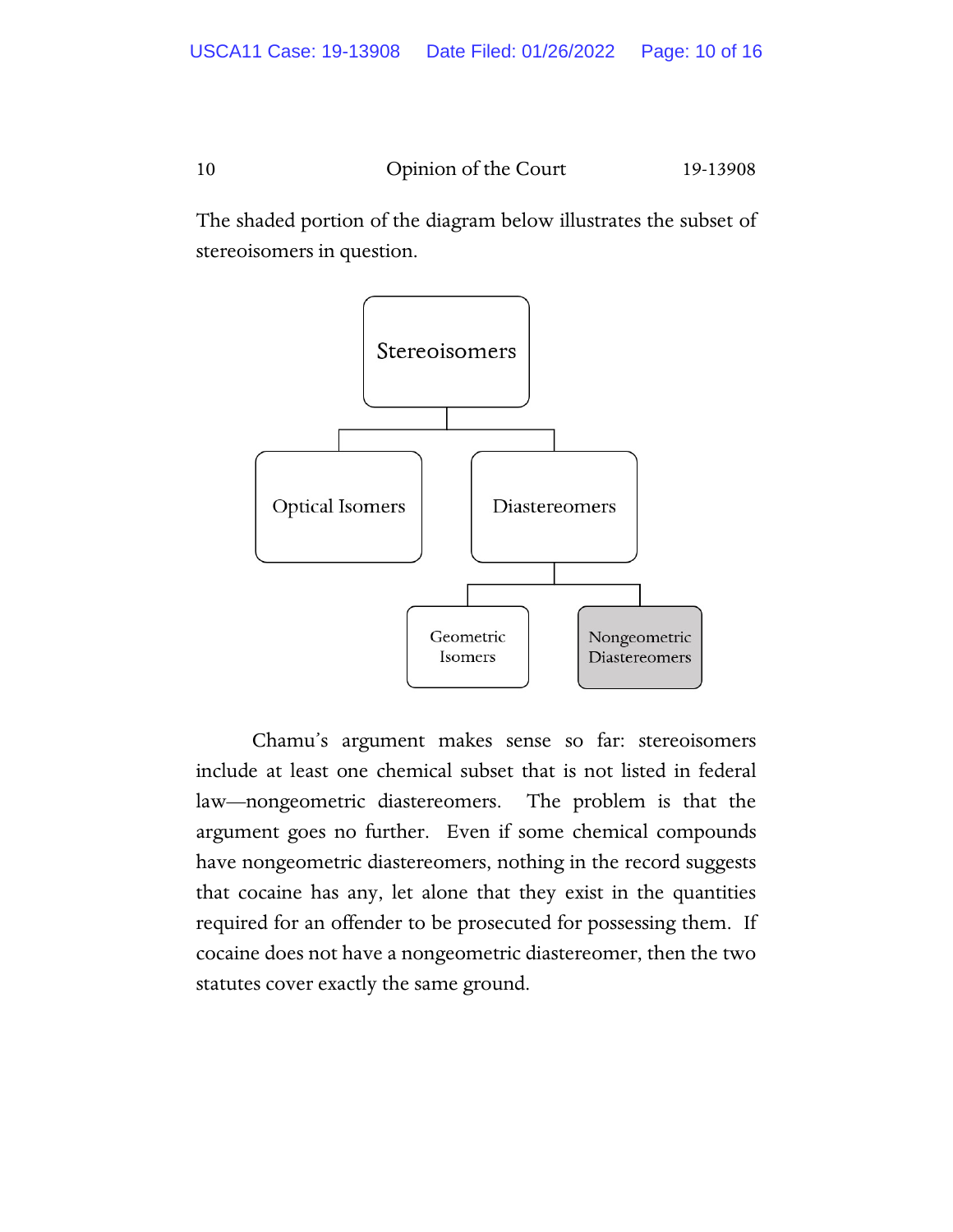We "would not find overbroad a state statute criminalizing the possession of dangerous animals, defined to include dragons, if the relevant federal comparator outlawed possession of the same animals but did not include dragons"—unless, of course, the offender provided evidence that dragons actually exist. See United States v. Rodriguez-Gamboa, 972 F.3d 1148, 1155 (9th Cir. 2020). Chamu shoulders the burden here, and he offers no proof to support his allegation that an existing cocaine stereoisomer falls outside the federal definition. We decline to hold that Florida's statute is broader than its federal counterpart based only on the possibility that it *might* be so.

Chamu insists that his expert's declaration provides the necessary proof that some types of cocaine criminalized in Florida are allowed under federal law. He repeatedly points to the declaration's conclusion that "[s]ince there are diastereomers that are not geometric isomers, the Florida definition of cocaine, which encompasses all stereoisomers of cocaine, is broader than the federal definition, which encompasses optical isomers and geometric isomers (a subtype of diastereomer)." But that statement does nothing more than describe the chart we included a few paragraphs back. The declaration establishes only that, as a matter of chemistry, some substances have stereoisomers that are neither optical isomers nor geometric isomers.

The statutes here, however, specifically describe isomers of cocaine. And the declaration conspicuously fails to assert the existence of a cocaine stereoisomer that falls outside the federal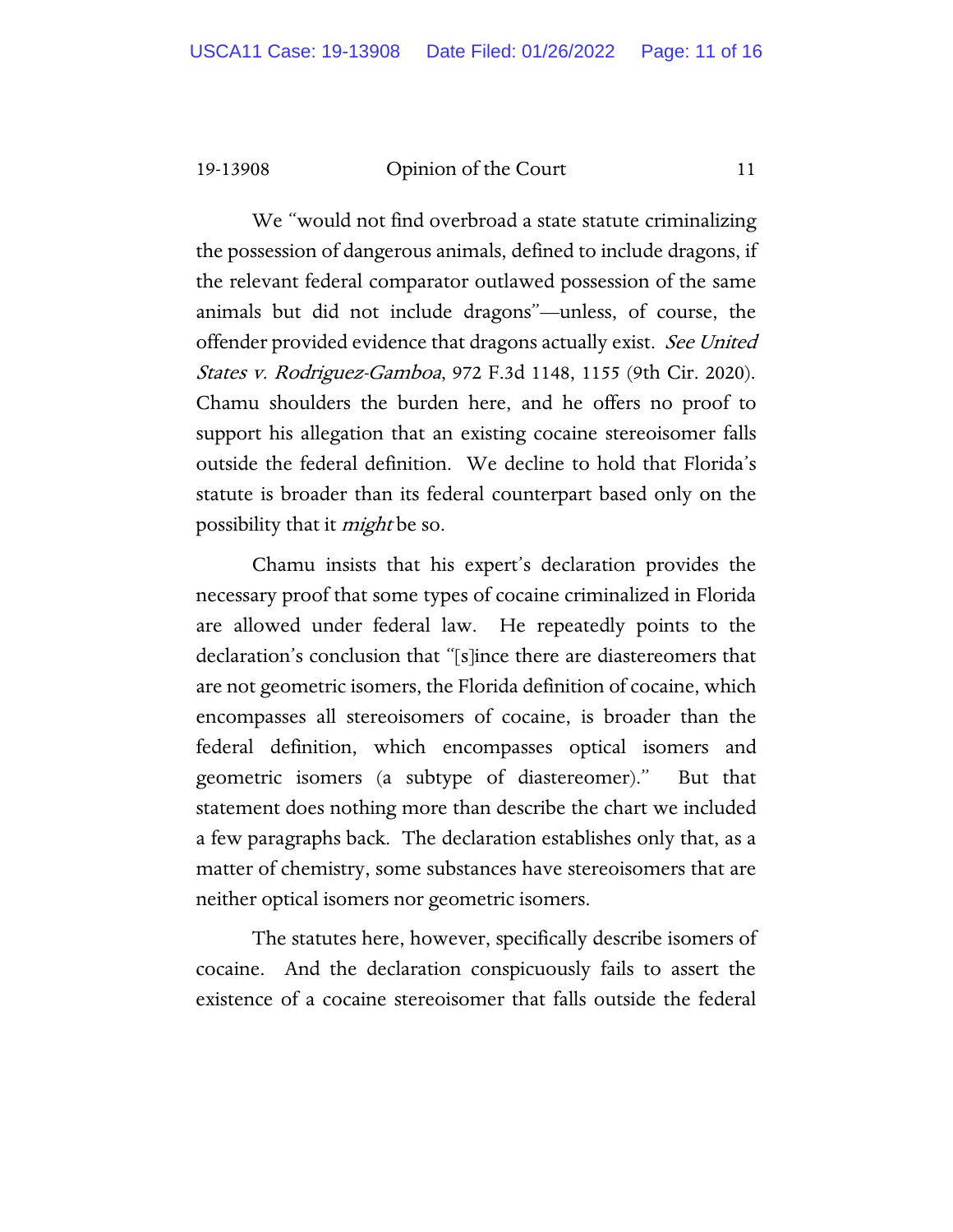definition. As the Board explained, Chamu's expert "conclusively states that Florida's definition of cocaine is broader," but "gives no examples of an actual isomer that is a diastereomer but not a geometric isomer of cocaine."

Chamu attempts to fill the declaration's gap in his appellate arguments. He has suggested to this Court at various times that particular substances are covered by the Florida statute and not by federal law. Even assuming these new assertions have any scientific basis (which, candidly, we seriously doubt), what matters to this Court right now is that they have no basis in the record. We may only reverse the Board on a factual finding if we find that "the record not only supports reversal, but compels it." Kazemzadeh, 577 F.3d at 1351 (quotation omitted). Here, the record is devoid of evidence supporting Chamu's theory.[3](#page-11-0)

Chamu urges us to consider other cases across the federal system, arguing that his theory has been "raised with success elsewhere." But that path is also a dead end. The cases cited by Chamu involve different state statutory definitions and different burdens of proof. *See United States v. Ruth*, 966 F.3d 642, 647–48 (7th Cir. 2020) (placing the burden of proof on the government in the sentencing context); United States v. Fernandez-Taveras, 511

<span id="page-11-0"></span><sup>&</sup>lt;sup>3</sup> We do not mean to suggest that identifying a specific chemical compound covered by state (and not federal) law is sufficient to show a realistic probability of prosecution. More is likely required. But at least identifying such a substance is a necessary first step.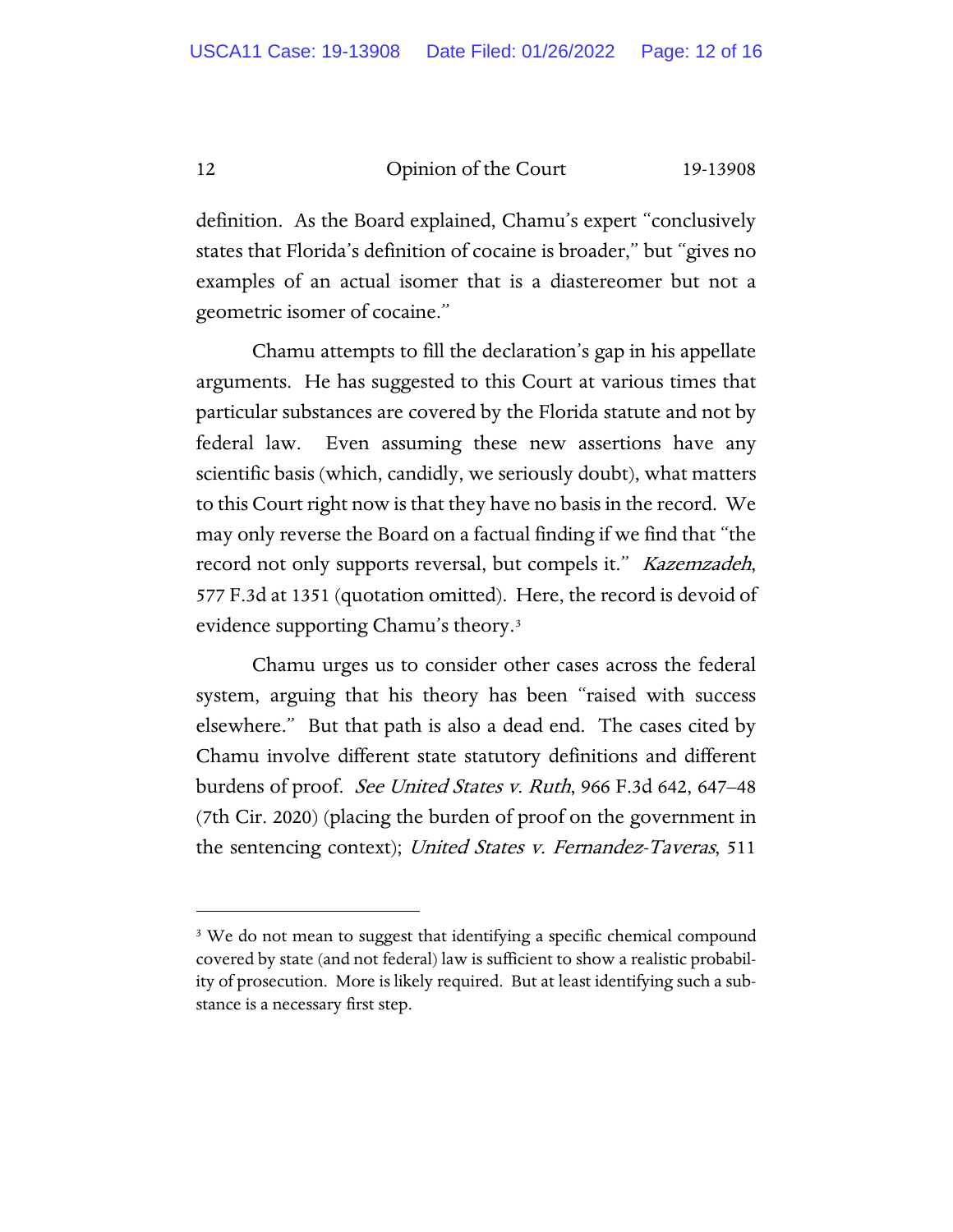F. Supp. 3d 367, 373–74 (E.D.N.Y. 2021) (involving a broader state statutory definition). They are not in tension with our own decision.

In fact, we are not the only Circuit to hold that differing statutory language does not automatically create a reasonable probability under *Duenas-Alvarez*. The Fifth Circuit refused to hold that a Texas cocaine definition was broader than the federal definition when the defendant could not offer a sample prosecution. Alexis v. Barr, 960 F.3d 722, 726, 729 (5th Cir. 2020), cert. denied, 141 S. Ct. 845 (2020). And the Ninth Circuit held that a California law covering methamphetamine's geometric isomers (where the federal law did not) was not overbroad. Rodriguez-Gamboa, 972 F.3d at 1149–50, 1155. The court relied on unrebutted testimony in the district court establishing that "geometric isomers of methamphetamine do not chemically exist." Id. at 1155. Of course, no such testimony was offered here—but neither was any proof that the disputed cocaine isomers do exist. And that dearth of evidence is fatal for Chamu, who bears the burden of proof.

Because of the state of the record, we cannot hold that Florida's definition of cocaine is completely consistent with the federal definition. But we do hold that Chamu has failed to prove that it covers more substances. See Alexis, 960 F.3d at 729. Positing the hypothetical existence of a form of cocaine that has slipped through the cracks of federal legislation is no more than "legal imagination" conjuring up a "theoretical possibility"—a practice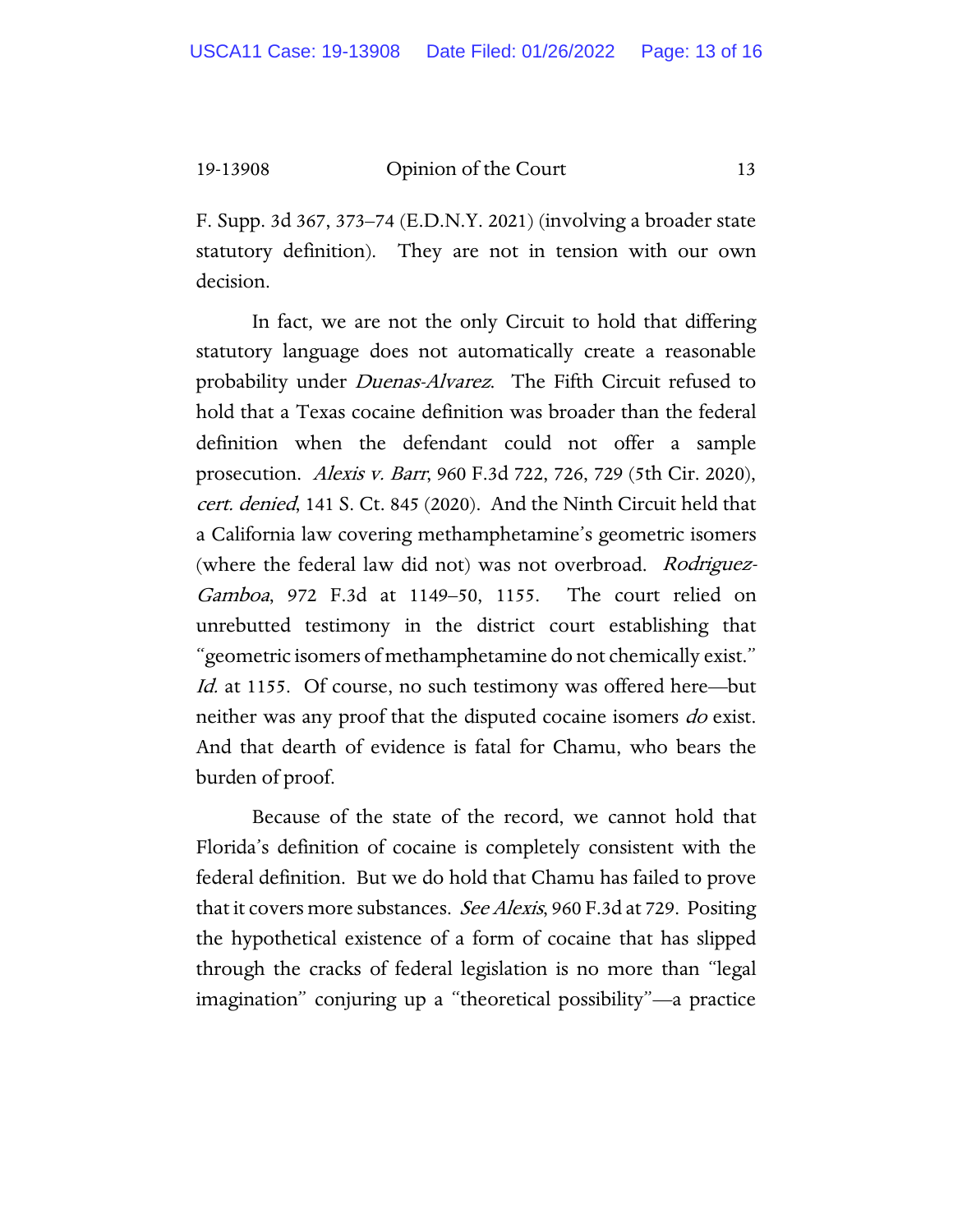forbidden by the Supreme Court. *Duenas-Alvarez*, 549 U.S. at 193. Chamu gives us no reason to disturb the Board's conclusion that his theory is "highly improbable."

#### B.

Chamu also posits that Florida's cocaine possession statute is problematic in another way: he says it does not require the state to prove that a defendant knew the possessed substance was illegal. Chamu suggests that the federal immigration statutes at issue "invoke generic offenses" that must be compared to Florida's statute, and he concludes that knowledge of a substance's illicit nature is an "essential element" of the generic federal crime of cocaine possession. He argues that Florida's statute lacks that element and is "completely dissonant with the federal offense" so it cannot trigger immigration consequences. The argument falls short on a fundamental level.

To begin, Chamu misconceives how the categorical approach applies here. As the Supreme Court explained in *Shular*, that approach has two forms. 140 S. Ct. at 783. When a statute invokes the generic version of a crime—say "burglary" or a "drug trafficking crime"—then a court must discern "the elements of the offense as commonly understood" and compare them to the ones in the state statute of conviction. *Id.* (quotation omitted). The mens rea, of course, can be one of those elements. See, e.g., Donawa v. U.S. Att'y Gen., 735 F.3d 1275, 1281–82 (11th Cir. 2013).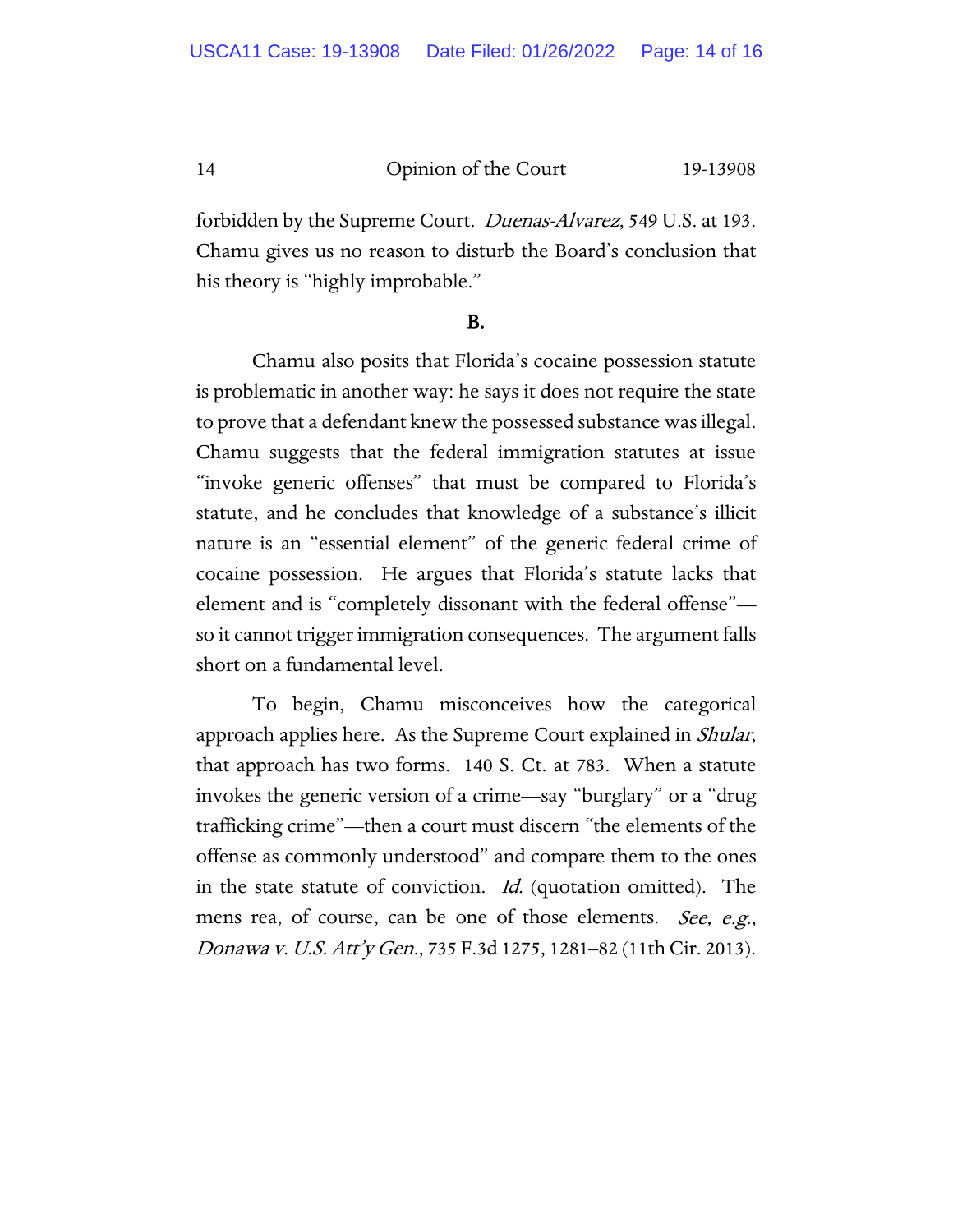But other statutes requiring the categorical approach "ask the court to determine not whether the prior conviction was for a certain offense, but whether the conviction meets some other criterion." Shular, 140 S. Ct. at 783. To apply the categorical approach to these statutes, a court must assess whether convictions under the state statute "necessarily entail" the criterion described by the federal statute. *Id.* at 784 (quotation omitted).

Here, that criterion is whether the state statute involves conduct "relating to a controlled substance." See 8 U.S.C.  $\S\$  1229b(b)(1)(C), 1182(a)(2)(A)(i)(II), 1227(a)(2)(B)(i). The phrase "controlled substance" does not describe an offense, but a physical thing. And the federal immigration statutes say that convictions under a state statute relating to this physical thing, the controlled substance, carry immigration consequences. See Mellouli v. Lynch, 575 U.S. 798, 813 (2015). What the federal immigration statutes do *not* reference is mens rea. We thus have nothing to compare between the federal and statute statutes; Florida's mens rea requirements, whatever they may be, are irrelevant.[4](#page-14-0) 

<span id="page-14-0"></span><sup>&</sup>lt;sup>4</sup> We do note that Chamu "overstates Florida's disregard for *mens rea." See* Shular v. United States, 140 S. Ct. 779, 787 (2020). Florida law, it is true, presumes that the possessor of a controlled substance knows of the substance's illicit nature. Fla. Stat. § 893.101(3). But it also allows a defendant to assert an affirmative defense that he lacked such knowledge. *Id.*  $\S$  893.101(2). The Supreme Court has indicated that Florida's scheme is permissible. See Shular, 140 S. Ct. at 787. So even if the statute were to list a generic possession offense, the gap, if it exists at all, is not what Chamu suggests.